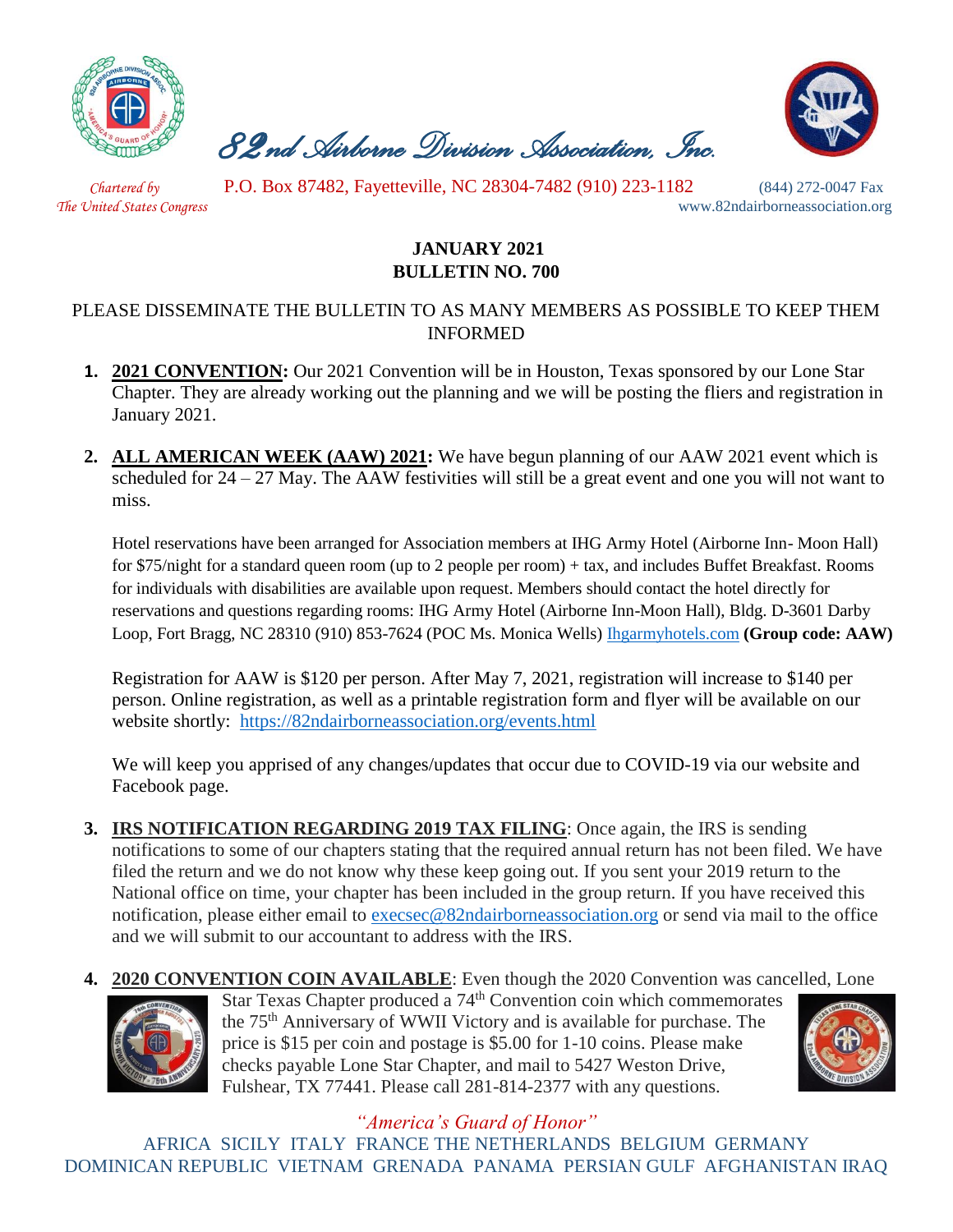



Front Back

**5. NOMINATIONS FOR NATIONAL DIRECTORS:** If you want to help shape our Association then make a difference by running for National Director. Chapter nominations for National Directors must be received at the National office by 1 June 2021, either by mail or email. We will notify your Chapter when it is received. Chapter nominations must be certified by the Chapter Chairperson and must be in compliance with Article V of the Association By-Laws (By-Laws can be viewed at our website at : <http://www.82ndairborneassociation.org/forms-and-resources.html> )

Nominations should include a brief description, 4-5 *sentences*, about the nominee. Please include the nominee's qualifications, past accomplishments, as well as what the nominee proposes to do for the Association, if elected.

This year, six (6) Veteran Directors will be elected at the Convention and the following Veteran Directors will be Completing their term in office (\* indicates that the Director is eligible for nomination to a second 2-year term):

| *Steve Copening | *Bill Bell      | *Nero Tucker |
|-----------------|-----------------|--------------|
| *Bill Waller    | *Maggie Peppers | Rich Becker  |

**6. CHAPTER DELEGATES TO 2021 AAW AND 2021 CONVENTION**: *If you want the opportunity to have your Chapter's concerns addressed at the Delegates' meeting, you must send in your Chapter delegate certification form.* Chapter Officers are reminded to designate their Delegate(s) to attend AAW by 1 May 2021 and the Convention by 31 July 2021. Delegate forms can be obtained on our website in the Chapter Continuity link, under Forms and Resources on the Quick Links button. Forms and Resources are located at:<http://www.82ndairborneassociation.org/forms-and-resources.html>

As outlined in Article IV, Section 6 of the Association By-Laws, the Association President can call a Delegates' meeting sixty (60) days in advance of the Convention date. In the past, Presidents have done this because there is ample time during AAW for the Delegates to discuss issues and formalize the presentation to be given to the Board of Directors during the Convention. The Delegates' meeting during the National Convention is to refresh everyone's memory and finalize the presentation. Delegates should be familiar with the Association and Education Fund By-Laws, Convention SOP and National Bulletins, all of which are available on the Association website. If the Chapters have any issues, please submit a 2- 3 *sentence summary* to the National Office by 1 May 2021. We will include these in the Delegates' agenda.

**7. NEW CHAPTER ANNUAL REPORT FORMS**: The National office has created new forms for the Chapters to use for submitting their annual reports. The new forms are: the Annual Year End Report, the Annual Chapter Officer Notification form and the Annual Chapter Schedule for Upcoming Year. These forms have been emailed to the chapter email accounts and are available on our website under Resources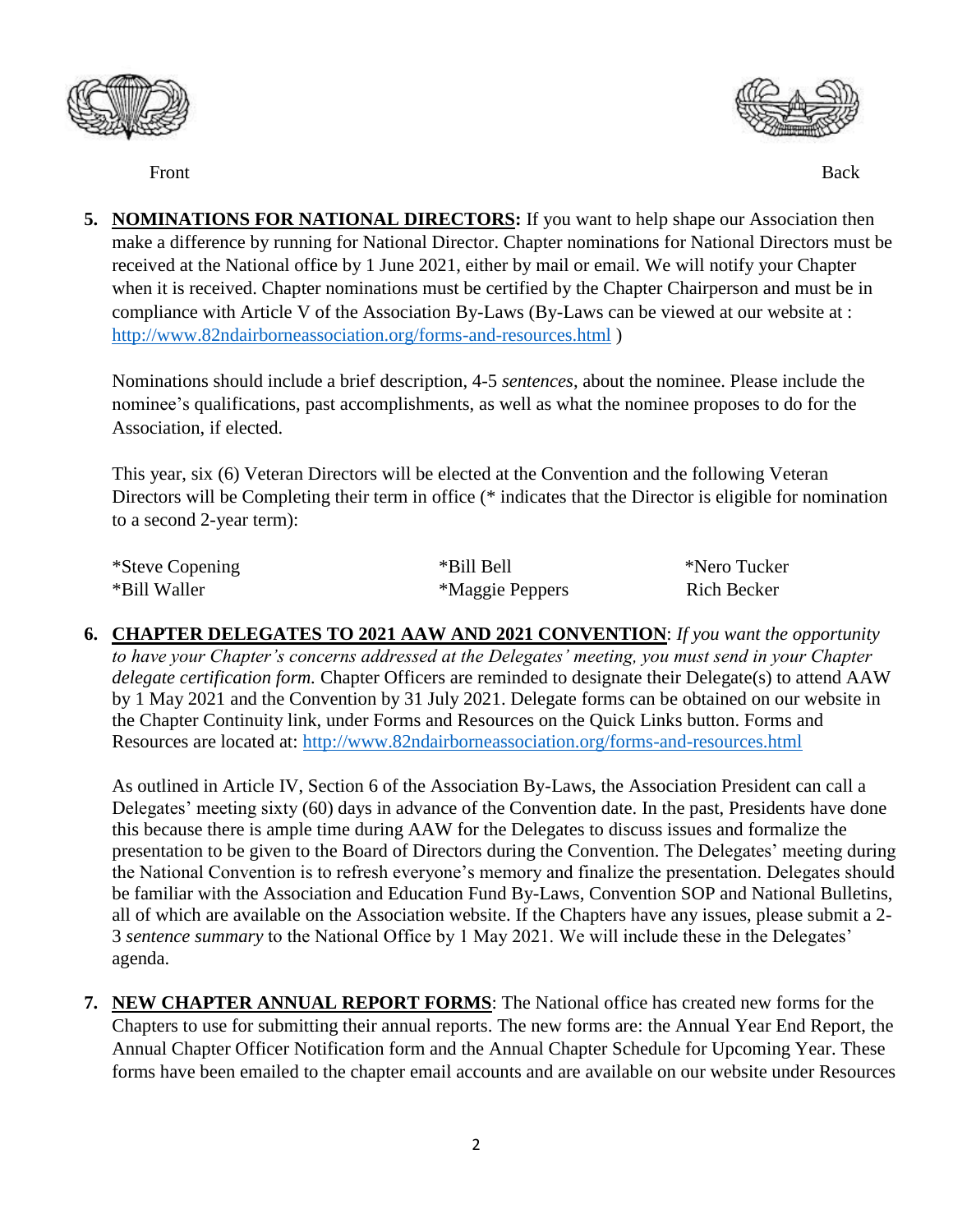



- **8. CHANGE IN CHAPTER OFFICERS:** *When your Chapter elects Officers, you must notify the National Office so that we can update our records*. Elected Chapter Officers must be members in good standing and annual members must be current. We have created a new form which includes all the information needed. (Please see No. 7 above) For continuity and to be sure we have all the information we need, please use only the forms above. Please complete the officer form annually, EVEN IF THERE ARE NO CHANGES FROM THE PREVIOUS YEAR. *Please be sure to give any newly elected Chairmen access to the Chapter email account*. If there are any problems with gaining access, please contact the National Office for assistance.
- **9. 2020 CHAPTER FINANCIAL STATEMENTS:** 2020 Chapter Financial Statements, which are required to be furnished by all Association Chapters for inclusion in the Association Group Federal Income Tax Return, will be emailed to the Chapter email accounts by the end of January, 2021. Your financial statements are due to the National Office by 15 April 2021. If your Chapter files separately, you must notify the National Office on Chapter letterhead signed by the Chapter Chairman, stating that the Chapter has filed their taxes separately from the Association. The financial statements can be emailed to [execsec@82ndairborneassociation.org](mailto:execsec@82ndairborneassociation.org) or mailed to the office.
- **10. 2020/2021 CHAPTER ACTIVITIES REPORTS**: Per the Association By-Laws, "a report of the dates and places of all meetings and activities held or sponsored by the Chapter" throughout the 2020 year, and a "tentative" schedule of the Chapter's meetings and activities for 2021 should arrive, either emailed to [execsec@82ndairborneassociaoin.org](mailto:execsec@82ndairborneassociaoin.org) or mailed to the National Headquarters by February 28, 2021. (Please see No. 7 above). Thank you to those Chapters that have forwarded their reports. Thank you for your continued support!
- **11. 2021 ASSOCIATION ALUMNI PUBLICATION:** The Association sponsored 2021 Alumni book information gathering period has ended, and the publishing phase has begun. The book release date is planned for June-July 2021. The book will be similar to the 2016 Alumni book with Members being able to have their entries published in the book **free of charge**. **There is no charge unless the Member wishes to purchase the book. There is no obligation to purchase the book**. If any Member has an issue with PCI, the company doing the book, please call our office if you cannot resolve it with the company, and we will address any concerns. **We do not want any Member feeling obligated or pressured into purchasing this book. We encourage you to purchase the book only if you want to. We have also posted a list of the prices on our website at:**

[https://www.82ndairborneassociation.org/assets/pci-product-pricing-and-pictures.pdf.](https://www.82ndairborneassociation.org/assets/pci-product-pricing-and-pictures.pdf) **This is a list of all items that are for sale. Please only purchase items that you truly want.** Overall PCI has received high ratings by most Members whom they have contacted, but we do want to address any issues that may arise.

We hope that all our Members who purchase the book will be happy with their purchase. There will be more information sent to Chapters and Members as this project moves forward.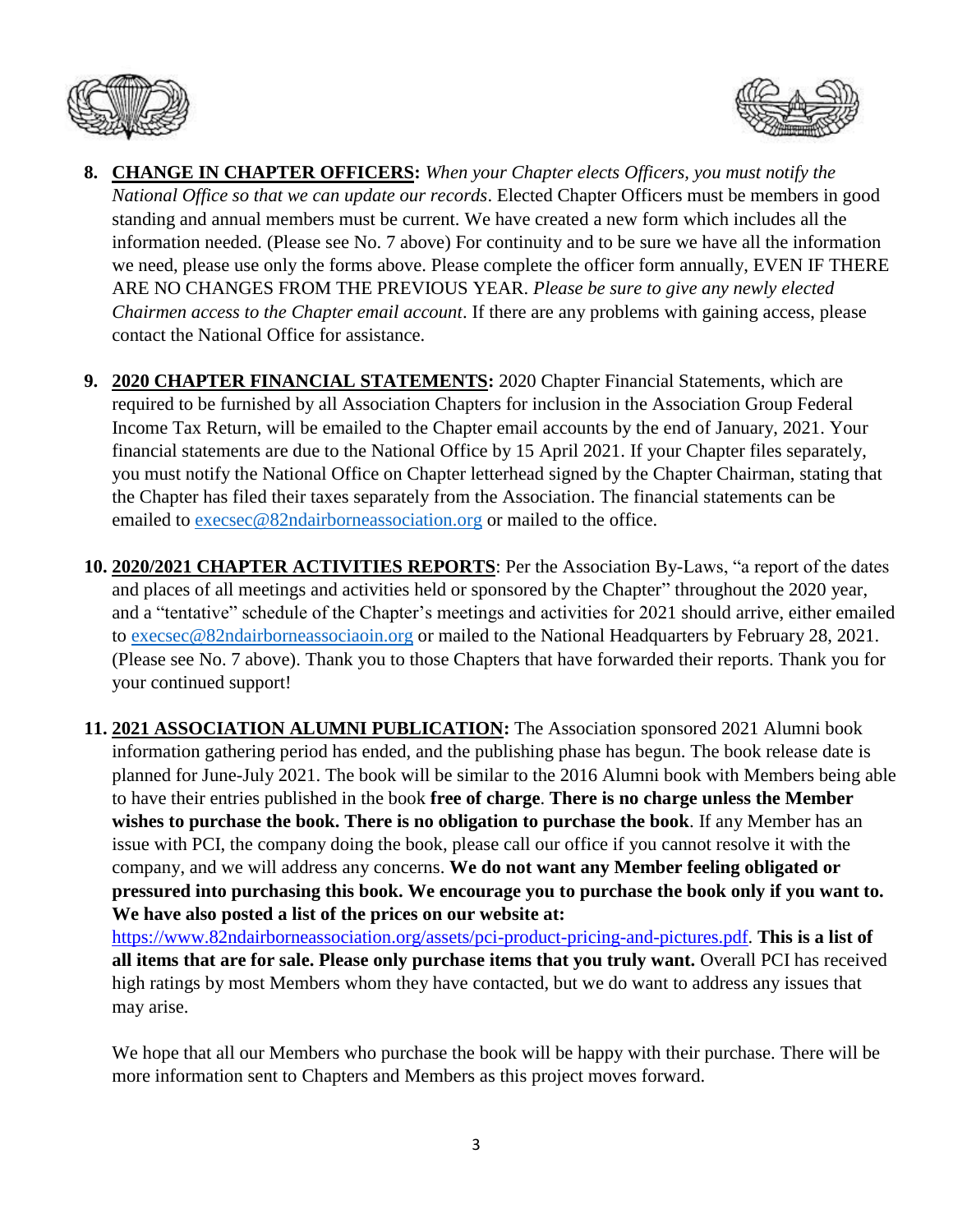



## **12. ASSOCIATION ALL AMERICAN WEEK COIN:** We are running low on **t**he AAW 2020 coin and



Front Back

there will not be additional coins ordered. Coins are available at the following link for \$16:<https://www.82ndairborneassociation.org/shop.html> **It is a unique coin and they are almost gone! Get it now.**



13. **OPERATION BOURBON: STILL AVAILABLE FOR PURCHASE** - The 82<sup>nd</sup> Airborne Division Association has designed and sponsored an 82<sup>nd</sup> Airborne Division bourbon bottle. It is now available through Boundary Oak Distillery. The Association will not be selling the bottle. It is becoming available

in more and more states. In August 2020, the bottle became available at numerous Class Six stores and you can also work with a local liquor store to order these bottles. It is an awesome dedication to the Division and has already sold over 19,000 bottles. The Maroon Wax seal bottles are currently on sale, and the next bottle to be released is the white wax bottle. It will give the opportunity to collect the Red, White, and Blue versions of the bottles, which are the National flag colors, and also the colors of the 82<sup>nd</sup> Airborne Division. We have also posted images of the bottle on our Facebook page with links to how to purchase the bottle. Members who have purchased and tasted the Bourbon have been very impressed. I think the Association has done an



To order call: 270-351-2013

excellent job in selecting and designing this bottle and if you have not looked into it yet, I urge you to do so.

## **14. ATTENDANCE OF NATIONAL OFFICERS: Due to the Corona Virus pandemic, until further notice Directors will not be attending any events.**

- **15. CURRENT PROJECTS OF THE ASSOCIATION:** This is a list of some of the Projects the Association has approved for working on in 2021:
	- **a. Support for Families of 82nd Airborne Division KIAs, and WIAs:** Provide assistance to the 82<sup>nd</sup> Airborne Division Association Wounded Warrior Fund through direct response to needs of Families immediately following the loss or injury of an  $82<sup>nd</sup>$  Trooper.
	- **b. Support for deployed Troopers of the 82nd Airborne Division:** Currently supporting redeployed Troopers placed in quarantine at Ft Bragg by arranging liquid refreshments to the Troops. Our Association stands ready to provide support to our Deployed Troopers as they protect our Nation. The more donations we receive, the more we can do to support our Troopers while they are deployed. Help us to show these Troopers our gratitude for their sacrifices.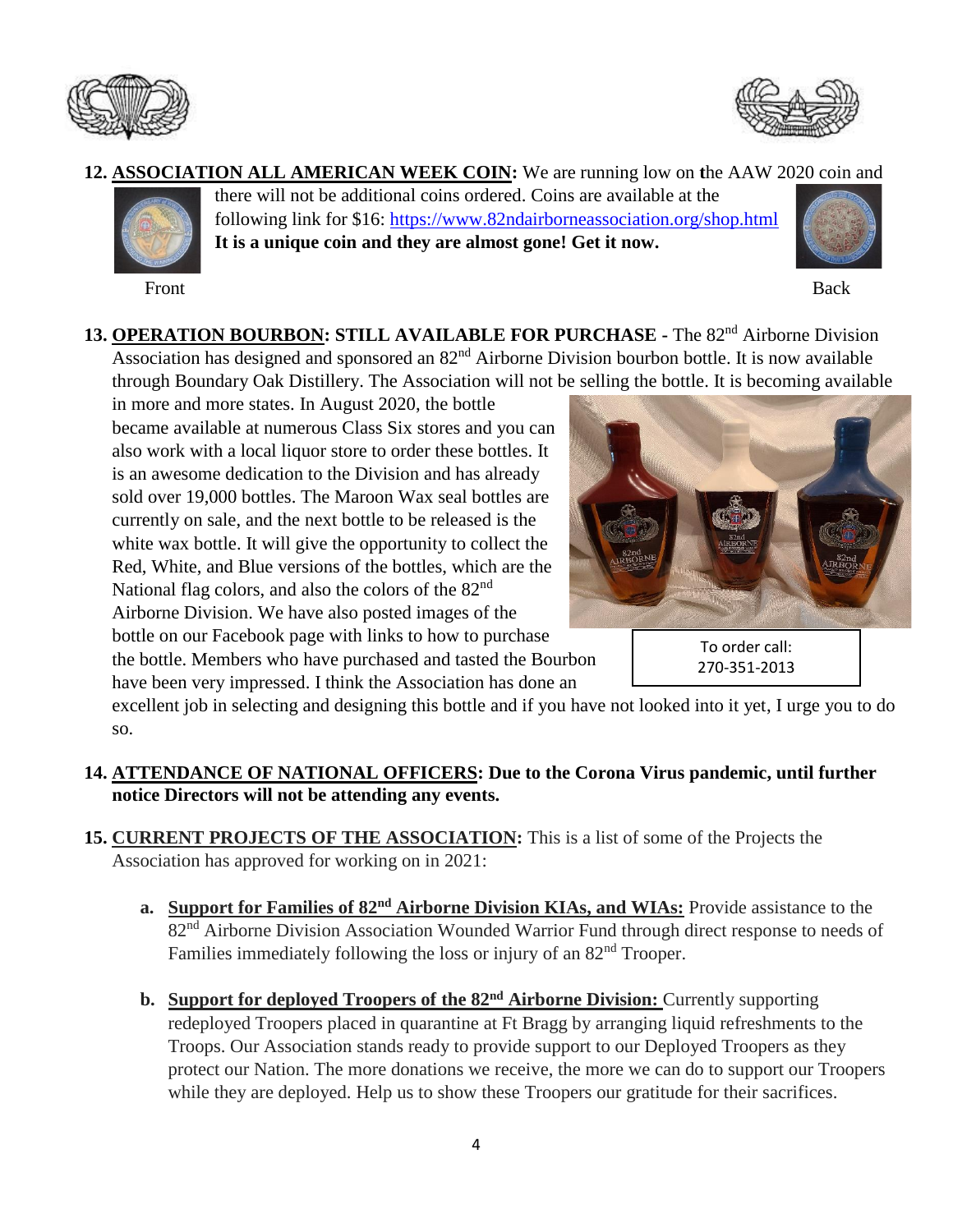



- **c. Recognition of the Jumpmaster, NCO, and Trooper of the Year:** Every year our Association recognizes the accomplishments of the 82nd Airborne Divisions Jumpmaster, Non Commissioned Officer, and Trooper of the Year at our annual dinner during All American Week (AAW). On the final evening of AAW, the Leadership and Troopers of the  $82<sup>nd</sup>$  Airborne Division join the  $82<sup>nd</sup>$ Airborne Division Association Members as we present these outstanding Troopers with awards to recognize their accomplishments (accomplished through Association and corporate donations).
- **d.** 3<sup>rd</sup> Annual All American Adventure 2021: Plan is to send twenty 82<sup>nd</sup> Airborne Division



Troopers on a 4-day resiliency trip to the Catskill Mountains for fishing, hiking, biking and numerous other activities. Aimed at helping Troopers in reintegration after deployment, this project uses donations from Association Members and Chapters, and Corporate sponsorship to accomplish this project. This trip will take place in June 2021, provided we are able to secure funding for our Troopers. Help us in providing an avenue to assist our 82nd Troopers in their resiliency

during their redeployment process.

- **e. Support for deployed Troopers of the 82nd Airborne Division:** Our Association stands ready to provide support to our Deployed Troopers as they protect our Nation. The more donations we receive the more we can do to support our Troopers while they are deployed. Help us to show these Troopers our gratitude for their sacrifices.
- f. Holiday Troop Support 2021: This year will be our 6<sup>th</sup> Annual "Holiday Troop Support" and we will again provide over 1000 meals to young Troopers and their Families over the Thanksgiving and Holiday Season to insure the Families of young 82nd Troopers have bountiful Holiday meals over the Holiday Season.



**g. Increasing Support for Dependent Children of 82nd Airborne** 

**Division Fallen Heroes:** The 82<sup>nd</sup> Airborne Division Association is currently looking into projects to increase our support of the Dependent Children of our 82<sup>nd</sup> Airborne Division Fallen Heroes. We believe it is our obligation to work to ensure continued support of these Dependent Children and we are working hard to develop plans and funding to accomplish it. We will provide more information as our planning progresses.

**16. DONATIONS TO GENERAL FUND:** We are asking for help from our Members in working through the cancellation of our Association events. These cancellations have caused the Association the loss of fund-raising opportunities, and we are asking for your help, through donations, to help make up for these losses of funds. Several Association Chapters have stepped up to the challenge and provided awesome funding support to the Association. I want to remind you that all of the projects that the Association is hoping to continue in 2021 will take funding and we hope you will see the value in these projects. Please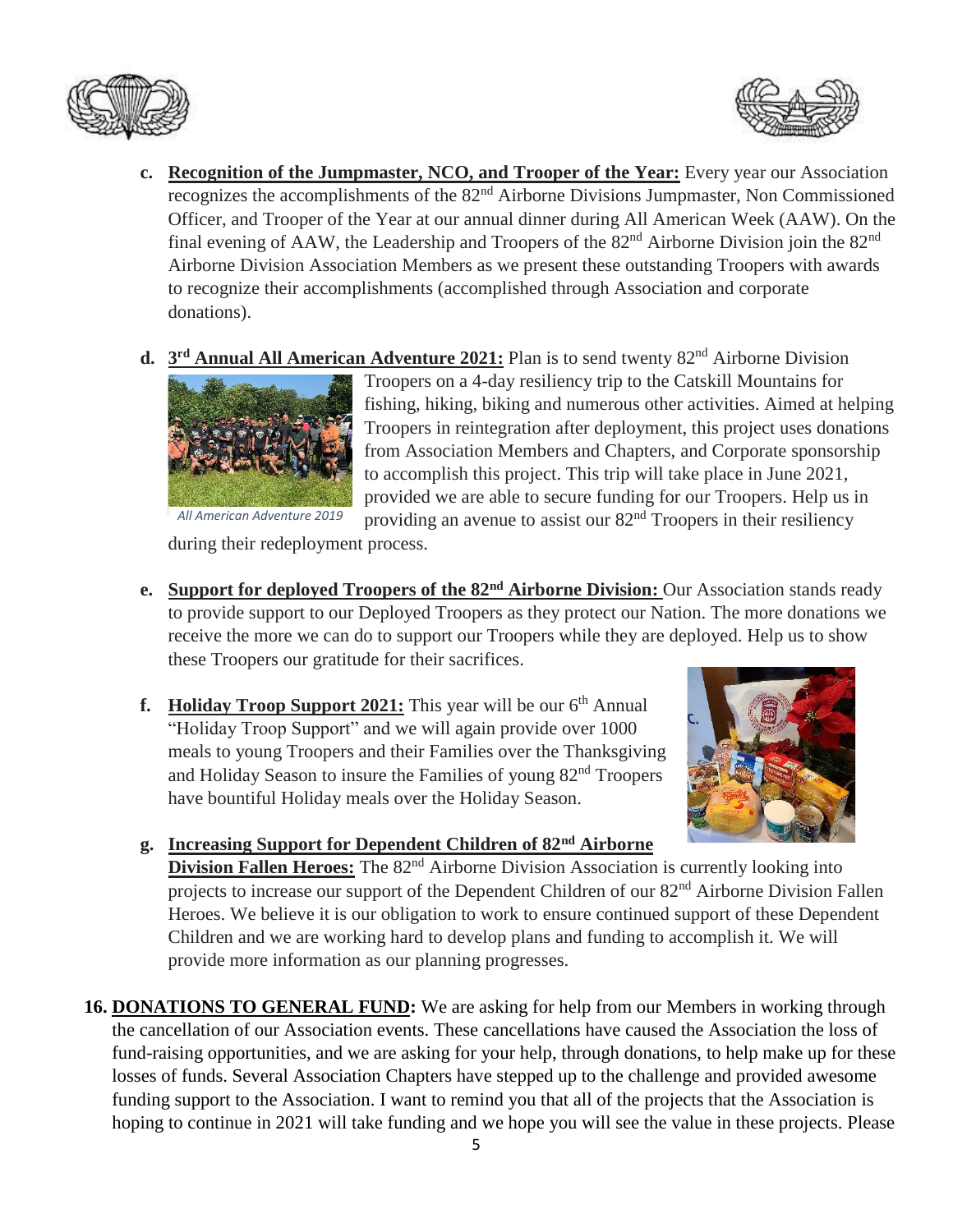



help us to realize the success of all our upcoming projects so that we can continue to Troopers and Families of our 82nd Airborne Division.

- **17. WEBSITE UPDATES:** Over the next few months we will be making updates to our website. This should not cause any issues for your use, but if you are unable to enter certain pages please check back later to see if the problem persists. If it does, please call our office for assistance.
- **18. ONLINE SUPPORT DOCUMENTS:** The National office has posted documents on our webpage in the Quick Links / Forms & Resources folder and under the Resources tab on our website to assist the Chapters. These include forms for Chapter Continuity and Chapter Startup, as well as forms needed for annual reports. Please look over these forms and use them as needed.
- **19. ASSOCIATION SUSPENSES/DEADLINES:** Please note the following Association deadlines (all information should be sent to the Executive Director, unless otherwise noted):
	- **a.** 2020 Chapter Activities Report and 2021 Chapter Schedule due 28 February 2021
	- **b.** Chapter financial reports due to National Office by 15 April 2021
	- **c.** Delegate Certification for All American Week due 1 May 2021
	- **d.** Nominations for 2022 National Director due 1 June 2021
	- **e.** Delegate Certification for National Convention due 31 July 2021
- 20. 82d AIRBORNE ASSOCIATION USAA CREDIT CARD: Check out the 82<sup>nd</sup> Airborne Division Association's co-branded cards. These cards display a Paratrooper under the silk on the front. It's a very nice card to have. To get a co-branded Association card, please call 855-755-8263 or go to [www.usaa.com/82nd](http://www.usaa.com/82nd) . If you use a credit card, please choose the card that supports the Association.
- **21. E-NEWS BULLETIN:** *Get Army and Airborne related news directly to your emails!* Members who insure they shared their email address with the Association will receive our E-news bulletin which contains informative articles about the 82<sup>nd</sup> Airborne Division, the Airborne community, the Military, Veterans issues, and even Association related articles, and links to our Bulletins, the Paraglide Magazine, and Fliers and Registration forms for Association Event. If you are not receiving the E-news bulletin to your email just send us your email address and we will add you to the list. Although we have had requests, we are only offering this benefit to our Association members. Sign up today and keep up to date on Airborne issues!
- **22. WITHIN THE DIVISION AND FORT BRAGG:** Please visit the following 82d Airborne Division websites to find out what is happening within the Division and sign up for our E-News bulletin: <http://www.dvidshub.net/image> and [http://www.bragg.army.mil/82nd/pages/default.aspx.](http://www.bragg.army.mil/82ND/Pages/default.aspx) Also, don't forget to check out the Division's Facebook page<https://www.facebook.com/82ndAirborneDivision>
- **23. ASSOCIATION UPCOMING EVENTS:** *Support our Chapters!* Please announce the following upcoming regional events at Chapter meetings, via the Chapter newsletter and website. Registration and information on these events were published in the Paraglide and/or on the Association's website at the following link [www.82ndairborneassociation.org/events.html.](http://www.82ndairborneassociation.org/events.html) If you would like to have the Association